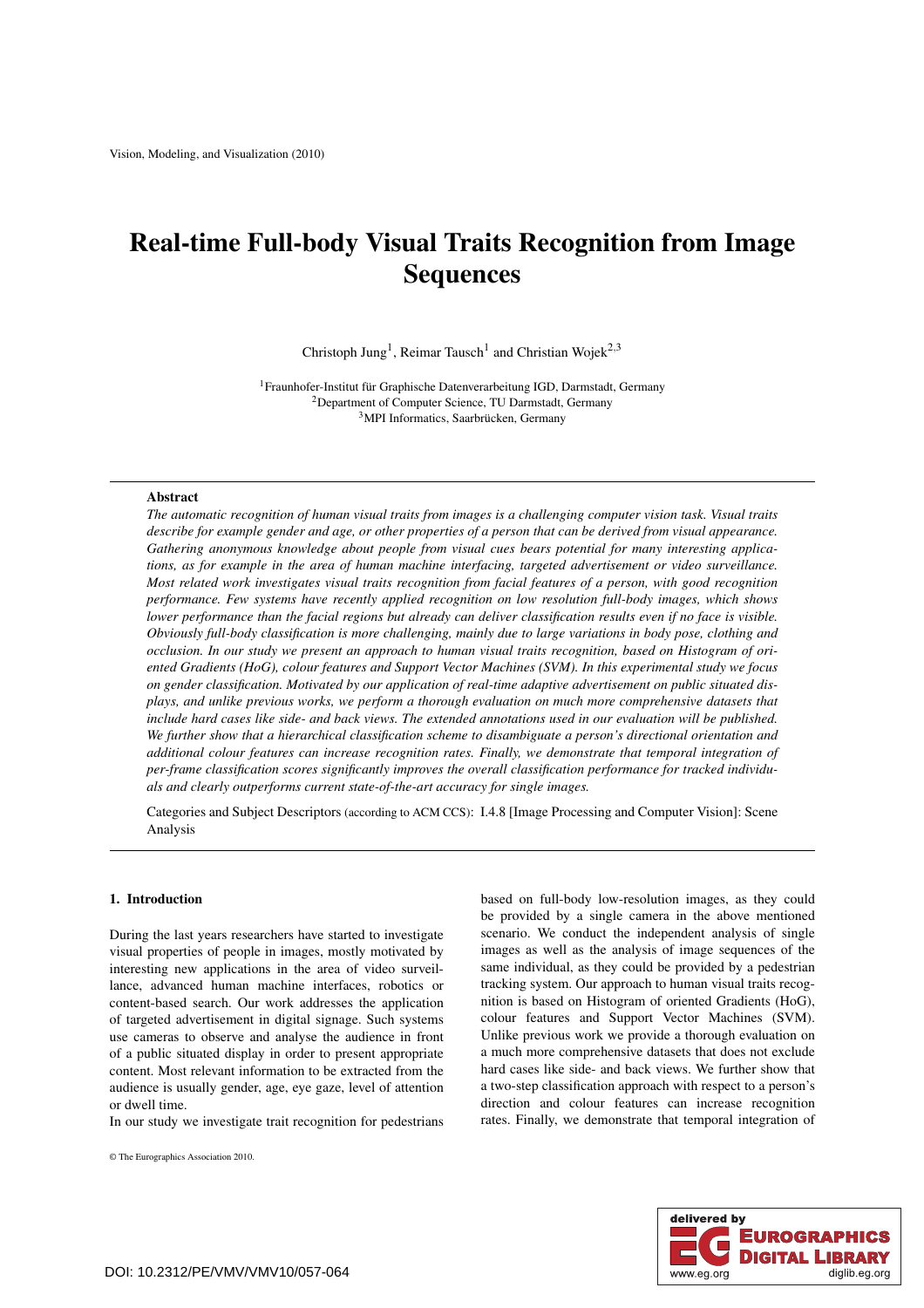<span id="page-1-0"></span>per-frame classification scores significantly improves the overall classification performance for tracked individuals.

# 2. Related Work

Recognition of visual traits in terms of visual human properties has been addressed by various authors during the last years. Most studies consider facial information to classify. The authors in [\[KVL99,](#page-7-0) [ALC04\]](#page-7-1) perform age classification on human faces. These approaches usually require frontal faces including some prior automatic or manual alignment. In [\[KDLCo07,](#page-7-2) [WM08\]](#page-7-3) the classification of human attractiveness is investigated, which is modelled as a complexion of averageness, smoothness and symmetry. Common approaches make use of manual landmarks, colour, texture to train classifiers such as SVM or kNN. Some work on recognition of people's clothing [\[CXLZ06,](#page-7-4) [GC08\]](#page-7-5) has also been published. The classification is used as means to the end when solving the actual problem of people segmentation. The authors exploit body parts models or graph-cuts to perform segmentation. Ethnicity (or race, nationality) has shown to be related to gender recognition. The authors of [\[SVM02\]](#page-7-6) present an approach to ethnicity recognition using Haar-like features and boosting, based on the prior published seminal face detection paper. They also mention temporal integration, but do not provide experimental results. Most publications in the last years focused on gender recognition. To our knowledge the work of Lawrence *et al.* [\[GLS90\]](#page-7-7) was the first to mention gender recognition from face images. It was followed by many other approaches e.g. using SVM on thumbnail images [\[MY02\]](#page-7-8), PCA and LDA on some selected facial characteristics (length of nose, presence of hair, etc.) [\[BDGF05\]](#page-7-9) or Active Appearance Model (AAM) on automatically aligned faces [\[MR08\]](#page-7-10), resulting in high recognition rates of 86% and more. Non-aligned faces are addressed in [\[TA09\]](#page-7-11) by using uses scale- and rotation-invariant SIFT features for recognition. However, when observing people over time in front of a display, as it is the case in our application, exploitation of facial information is not always possible.

To our best knowledge there have been only two publications so far studying full-body recognition of visual traits (gender only), which are most related to our paper. Cao *et al.* [\[CDFH08\]](#page-7-12) claim to be the first to investigate gender classification on full-body images. They limit their evaluation to frontal and back views from the MIT pedestrian dataset [\[OPS](#page-7-13)∗97] and introduce a body parts model based on HoG classification of sub-patches, achieving 75% of accuracy. Accordingly, Collins *et al* [\[MCW09\]](#page-7-14) introduced colour features and demonstrated improved accuracy of 80%, but limited their evaluation to frontal images only and reduced influence of background clutter by tight image cropping.

# 3. Approach

Our approach aims to classify single images as well as sequences of images showing individual persons in full body arbitrary upright postures. Similar to [\[CDFH08,](#page-7-12) [MCW09\]](#page-7-14) the trait classification is based on HoG as appearance feature and local colour features learned by SVMs as classifier. Prior to classification of human attributes, such as gender, age group and body physique, we apply a classification into 4 different directional orientations of people (front, left, right, back). For the case of image sequences, we integrate the classification scores of all frames to form reliable and more robust decisions.

The following subsections give an overview on our approach's building blocks including the image descriptors, classifiers and temporal integration.

# 3.1. Descriptors

We investigate two different histogram-based descriptors, one representing appearance and the other representing colour information.

Appearance: Originally proposed by Dalal and Triggs [\[DT05\]](#page-7-15) histograms of oriented gradients (HoG) are used to describe the appearance of objects and were successfully applied for people detection. The descriptor discards colour information by exclusively working on the gradient image or edge map, which is usually retrieved from the intensity or grey image. After the gradients are extracted the image is divided by a grid into connected cells of fixed size  $(8 \times 8 \text{ pix}$ els was found to be optimal for people detection on  $64 \times 128$ pixel full-body windows). On each cell a histogram of oriented (sign-less) gradients is computed, each histogram bin representing one direction of orientation. The sign-less half circle is typically subdivided into 9 bins, covering 20◦ each. Therefore, HoG is robust to small alignment errors. The cells are grouped by overlapping blocks of usually  $2 \times 2$ cells and each block is normalized. The resulting descriptor vector consists of the concatenated histograms from each block. This study focuses on the use of  $2 \times 2$  blocks with L2 normalization, while different cell sizes between  $4 \times 4$ and  $8 \times 8$  pixels were investigated. For more information on HoG please refer to [\[DT05\]](#page-7-15).

Colour: Humans dress in different colors with respect to their gender or age group. Some of the commonly known dress codes can therefore discriminate people into classes, e.g., young people tend to dress more colourful than the elderly, boys or men usually prefer muted, blueish colours instead of bright pink colours. While these trends would not be robust enough as a discriminating factor alone, Collins *et al.* [\[MCW09\]](#page-7-14) showed that supplementing HoG with local colour features slightly enhanced the gender recognition accuracy. We extended the problem with age group recognition and use a simple approach, in which colour histograms are extracted on three local image patches representing a person's head, torso and legs, in order to capture clothing, skin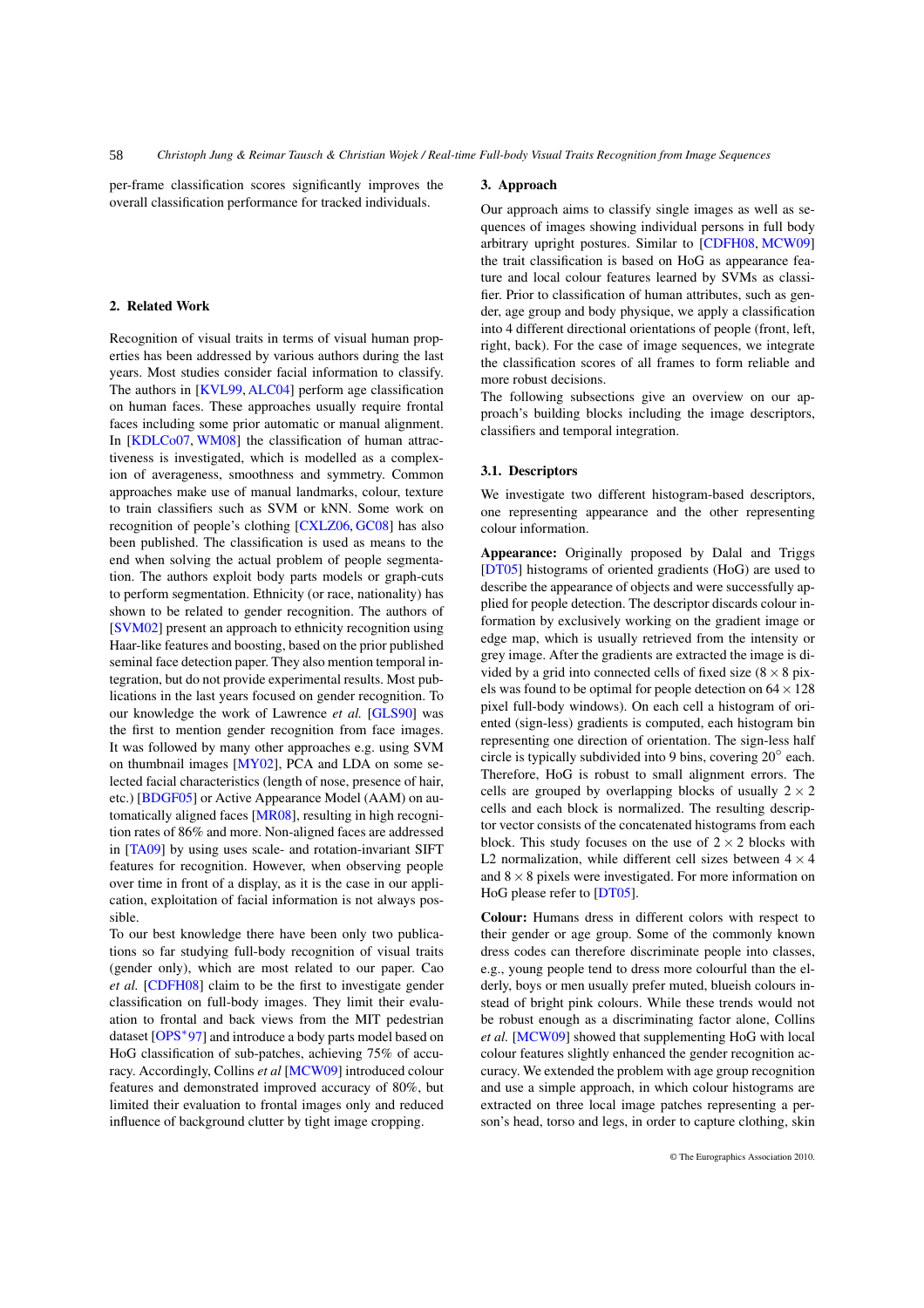<span id="page-2-2"></span>and hair colours. The fixed position and size of these patches was set based on the dataset average image. As histogram basis, different colour spaces were investigated, e.g., RGB (red, green, blue), HSV (hue, saturation, value), which separates the color hue in only one dimension, and normalized RG, which discards intensity and codes color using only two chromaticity coordinates.

# 3.2. Classifiers

We use linear SVMs to classify attributes and learn the discriminating visual traits (figure [1\)](#page-2-0). In practice this combination of linear SVMs and histogram based descriptor types proved to work well [\[DT05\]](#page-7-15) [\[MCW09\]](#page-7-14).



<span id="page-2-0"></span>Figure 1: *Standard and SVM-weighted gradient average images from our training dataset of classes male (left) and female (right). The weighted images illustrate the traits learned by the HoG-trained classifier, i.e., where class distinctive gradients should appear (white areas) and where not (black areas). Cues, such as long open hair, wider hips and tighter stance for females were found.*

To achieve multi-class classification a binary one-vs-all SVM is trained for each attribute class. In order to disable biasing the examples of under-represented classes in the dataset must relatively gain a stronger weight during the training process. Therefore we adapted these samples weight according to their ratio in the dataset.

We found that knowledge about a person's directional orientation improved the classification results on the remaining attributes (gender, age group, body physique), since their corresponding distinctive visual traits (e.g., hair lines, shoulders, hips) can significantly differ with respect to the view direction (front, back, side). Thus, we argue for a two-stage classification hierarchy to achieve better sample registration. On the first level a person is classified by 4 SVMs according to directions (front, back, right, left) as well as classified by direction-dependently trained SVMs for the other attributes (e.g., front male vs. front female, side male vs. side female). The resulting scores are then combined on the second level by SVMs trained on these scores to form the final decision (e.g., male or female). Here, the classifiers can benefit from explicit direction classification and thus can weight the direction-dependent classification scores of the other attributes.

# 3.3. Temporal Integration

We found that the full-body based classification can be severely interfered, e.g., by partial occlusion or irritating background. In urban video scenes with moderate people density, these issues can be easily induced, but often last for only a short moment. Thus, if a person is detected and tracked in video, it is expedient to take all frames of the full observation time (i.e., track) into account, rather relying on single frames. Moreover, attributes, such as gender, age, or physique, are considered invariant over the observation time. Therefore, temporal integration strategies can be applied to fuse classifier outputs at each time frame in order to accumulate evidence and thus form more confident and reliable decisions.



<span id="page-2-1"></span>Figure 2: *A person track (images on top) and its gender classifier outputs per frame. A decision can be made at each time frame, whereby the winning class has the maximum score. (Red and blue curves are vertically mirrored, since the attribute gender consists of only two complementary classes.)*

Figure [2](#page-2-1) visualizes the investigated methods, such as the running arithmetic mean, median and maximum on consecutive classification scores of a track. While the running mean and median tend to smooth the score curve, the maximum focuses on peaks, i.e., the most discriminating classification score / confidence value that occurred during the observation time. As shown in the according image frames of the track, a person in the background temporarily confuses the classification by accidentally adding female-like gradients to the person in the front. Regarding the generated score magnitude, these traits seem to be even more discriminating for the class female than the male-voting traits recognized before on the track. Thus, the running maximum immediately reacts to the peak and the person will be classified as woman from that time point on, while a decision based on the inert mean and median curves would still be correct.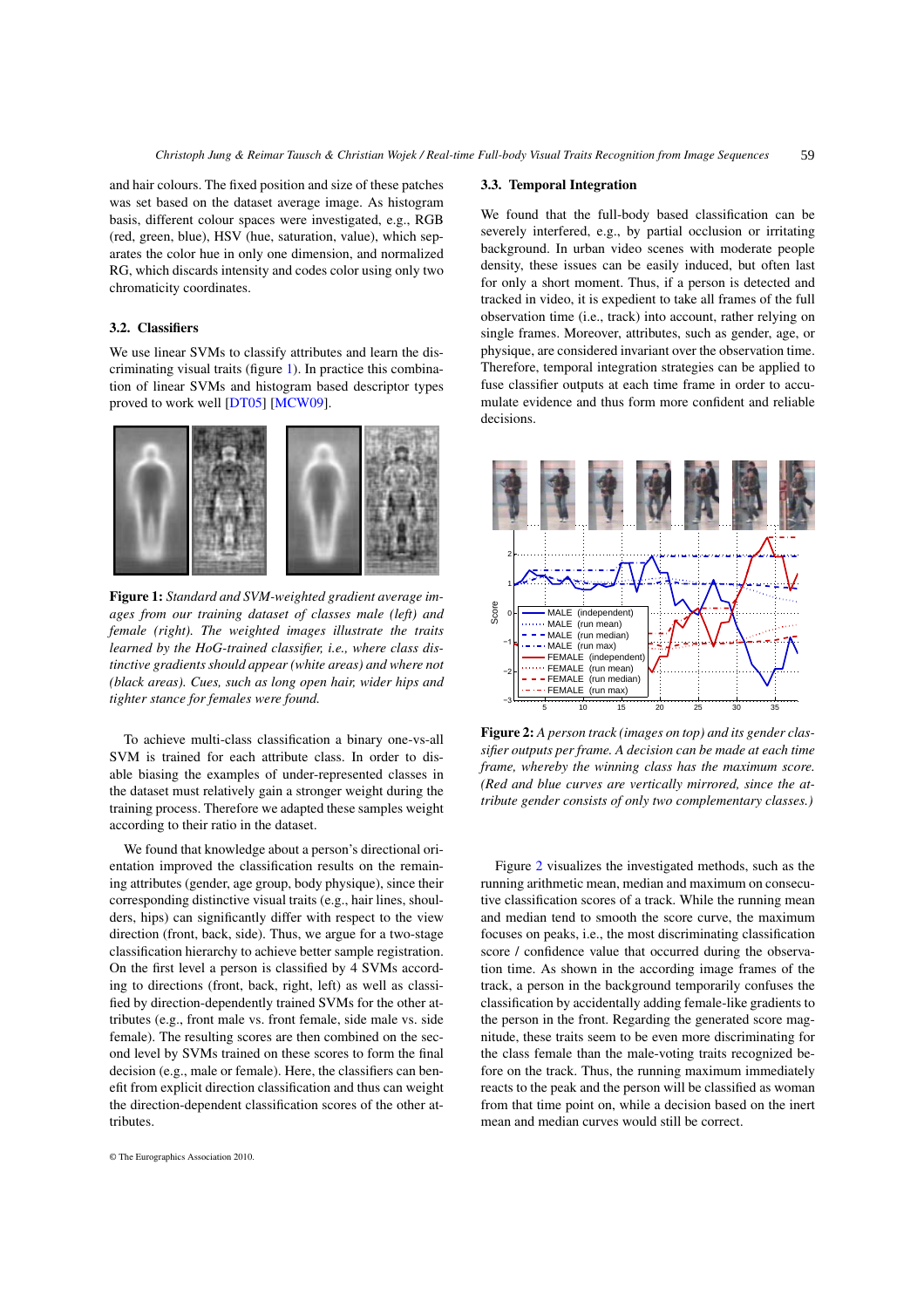#### <span id="page-3-3"></span>3.4. Real-time Implementation and Setup

We have implemented the approach presented above in a real-time capable application (see figure [3\)](#page-3-0). A GPUimplementation of the HoG pedestrian detector (for example using [\[PR,](#page-7-16)[WDSS08\]](#page-7-17)) provides bounding boxes that can be tracked using a simple Kalman filtering. Classification of traits is performed using SVM*light* [\[Joa99\]](#page-7-18), a widely used C++ SVM implementation. The application is running on a Quad-core Intel CPU and an nVIDIA GTX 260 GPU in realtime.

<span id="page-3-0"></span>

Figure 3: *Screenshots of our full-body based real-time visual traits classification: no high resolution faces available, varied postures, illumination and occlusion.*

# 4. Evaluation

This section is subdivided into the evaluation for static images and track classification. First 10-fold cross-validation on a dataset that consists of 8948 static images is conducted to measure the classification accuracies for the attributes: direction, gender, age group, body physique. Second a video dataset, which contains 322 people traces of aligned, temporally consecutive full-body frames, is used to measure the improvement on gender recognition that can be achieved by introducing temporal integration strategies.

#### 4.1. Evaluation on Static Images

# 4.1.1. Static Image Dataset

In order to cover the high variety of body poses and clothing styles of pedestrians, three sets were fused to one large testing and training database containing 8948 samples. All images have a relatively low resolution of  $64 \times 128$  pixels with the person centered taking approx. 100 pixels in height (figure [4\)](#page-3-1). Table [1](#page-3-2) separately shows the annotated attribute classes with their cardinal numbers of all three utilized datasets: MIT CBCL Pedestrian database [\[OPS](#page-7-13)∗97], IN-RIA Person dataset [\[DT05\]](#page-7-15), and TUD-MotionPairs dataset [\[WWS09\]](#page-7-19) , which all were originally designed for the pedestrian detection or tracking task.

In contrast to the other studies [\[CDFH08\]](#page-7-12) [\[MCW09\]](#page-7-14) that investigated gender classification on full body, the datasets were completely labelled including challenging samples, such as side views. To further increase the number of training samples and because of the symmetry of the human body

<span id="page-3-1"></span>

Figure 4: *Samples from the three utilized datasets.*

| <b>Attribute Class</b> | <b>Dataset Samples</b>  |              |              |       |  |
|------------------------|-------------------------|--------------|--------------|-------|--|
|                        | $\overline{\text{MIT}}$ | <b>INRIA</b> | <b>TUDMP</b> | Union |  |
| direction              |                         |              |              |       |  |
| front                  | 874                     | 1168         | 500          | 2542  |  |
| back                   | 974                     | 1082         | 572          | 2628  |  |
| right                  | 0                       | 649          | 1240         | 1889  |  |
| left                   | 0                       | 649          | 1240         | 1889  |  |
| gender                 |                         |              |              |       |  |
| male                   | 1224                    | 2142         | 1748         | 5114  |  |
| female                 | 624                     | 1406         | 1804         | 3834  |  |
| age group              |                         |              |              |       |  |
| young                  | 32                      | 308          | 92           | 432   |  |
| middle                 | 1658                    | 2550         | 3068         | 7276  |  |
| old                    | 158                     | 690          | 392          | 1240  |  |
| physique               |                         |              |              |       |  |
| thin                   | 352                     | 848          | 860          | 2060  |  |
| medium                 | 1124                    | 1938         | 2044         | 5106  |  |
| broad                  | 372                     | 762          | 648          | 1782  |  |
| total                  | 1848                    | 3548         | 3552         | 8948  |  |

<span id="page-3-2"></span>Table 1: *Annotation of the individual image dataset.*

all images were horizontally mirrored after the annotation. We found that data quantity is crucial for the classification success in order to cover the large variety of possible fullbody appearances. By adding the TUD-MotionPairs dataset the number of total side views tripled and likewise the gender classification accuracy achieved only on side views increased from 55% to 63%. Unlike the discrete attribute gender, which was relatively easy to label, the other attributes (direction, age, physique) contain classes placed on a continuous scale. This makes their discrete annotation task much harder. Adequate borders have to be defined before separating the continuous samples into discrete classes. The attribute direction is labeled 90◦-wise into front, right, back and left views. Regarding the three age classes (young, middle, old) boundaries of approx. 15 and 60 years were chosen. Additionally, the persons body physique was labeled into three classes, where the medium class is considered as a buffer zone between the two extremal, clearly differing classes thin and broad.

The main focus on our work is the attribute gender. The attribute direction is used to support the recognition on the other attributes.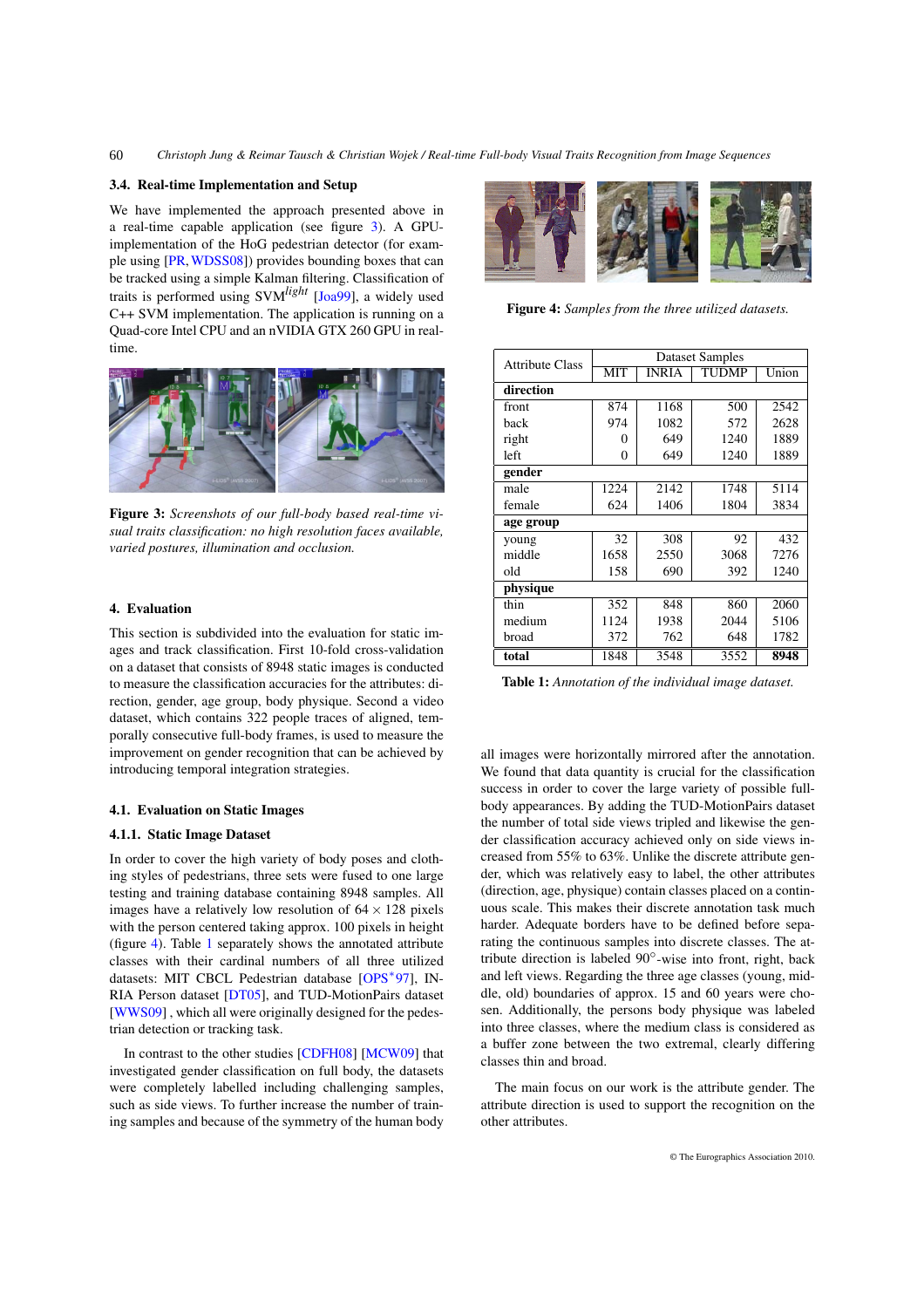#### 4.1.2. Appearance-based Classification Results

The focus in this section is on HoG features describing person silhouettes. We investigated different cell sizes between  $4 \times 4$  and  $8 \times 8$  pixels, but conclude that HOG with  $6 \times 6$ pixel cells performed best for gender classification. In the following this configuration is fixed and used to compare the results achieved by direction-dependent and hierarchical classification.

By direction-dependent evaluation on subsets of the dataset (front, back, right views separately) we observed that classification accuracies achieved on the more dynamic side views were exceeded by those achieved on front and back views (table [2\)](#page-4-0). The best recognition rates were obtained on back views, which apparently reveal more vital cues for the classification process (e.g., as for the attribute gender the long hair for females) (figure [1\)](#page-2-0). The inclusion of the side view samples, when evaluating on arbitrary views, resulted in a drop of gender recognition accuracy. Compared to the standard approach that classifies all arbitrary views with only one trained SVM, the hierarchical classifier that involves explicit information about a person's directional orientation achieved higher accuracies by about 2% for all attributes.

| View                 | <b>Overall Accuracy</b> |       |          |  |
|----------------------|-------------------------|-------|----------|--|
|                      | gender                  | age   | physique |  |
| front                | 69.7%                   | 42.5% | 49.2%    |  |
| back                 | 71.9%                   | 48.0% | 52.5%    |  |
| right                | 63.4%                   | 45.2% | 45.0%    |  |
| arbitrary standard   | 67.3%                   | 48.2% | 48.2%    |  |
| arbitrary hierarchic | 68.9%                   | 50.1% | 50.1%    |  |

<span id="page-4-0"></span>Table 2: *Direction-dependent classification results separately achieved on data subsets: front, back and side views. Descriptor: HoG 6x6 pixel cells.*

Here, the direction classification on the first stage attained an attribute overall accuracy of 73.3%. The corresponding ROC-curves (figure [5\)](#page-4-1) show that the recognition of the side views performed best. As indicated by the confusion matrix, if only relying on body silhouettes the confusion between front and back views is much higher, than with the side views.

The ROC-curves for the direction-supported classification of the other attributes (gender, age group, body physique) can be observed in figures [6,](#page-4-2) [7](#page-5-0) and [8](#page-5-1) and are briefly commented as follows. The gender recognition shows equal results for both classes (male, female). In contrast, the recognition rates for the three age groups slightly differ, with best results for the class young. Here, HoG descriptors proved useful to distinguish a young child's appearance by height and proportions (shorter legs, longer arms, bigger head). Concerning the attribute physique, the recognition of the medium class performed poor emphasizing its role as a buffer zone, while there is less confusion between the ex-



<span id="page-4-1"></span>Figure 5: *ROC curves of the prior directional orientation recognition applied for the hierarchical classification. Attribute overall accuracy 73.3%. Descriptor: HoG 6x6 pixel cells.*

tremal classes (thin, broad). Figure [11](#page-6-0) indicates how appearance of the different attributes is reflected by the SVM weights.



<span id="page-4-2"></span>Figure 6: *ROC curves of the hierarchical gender classification. Attribute overall accuracy 68.9%. Descriptor: HoG 6x6 pixel cells.*

### 4.1.3. Colour-based Classification Results

We compared different colour spaces for the histograms on the three patches (head, torso, legs), such as RGB, HSV, normalized RG. Based on our experiments we conclude that the original RGB histograms perform best. Normalized RG disposes to much intensity information (e.g., grey values) that proved valuable for classification. In order to measure the significance of colour for the classification process,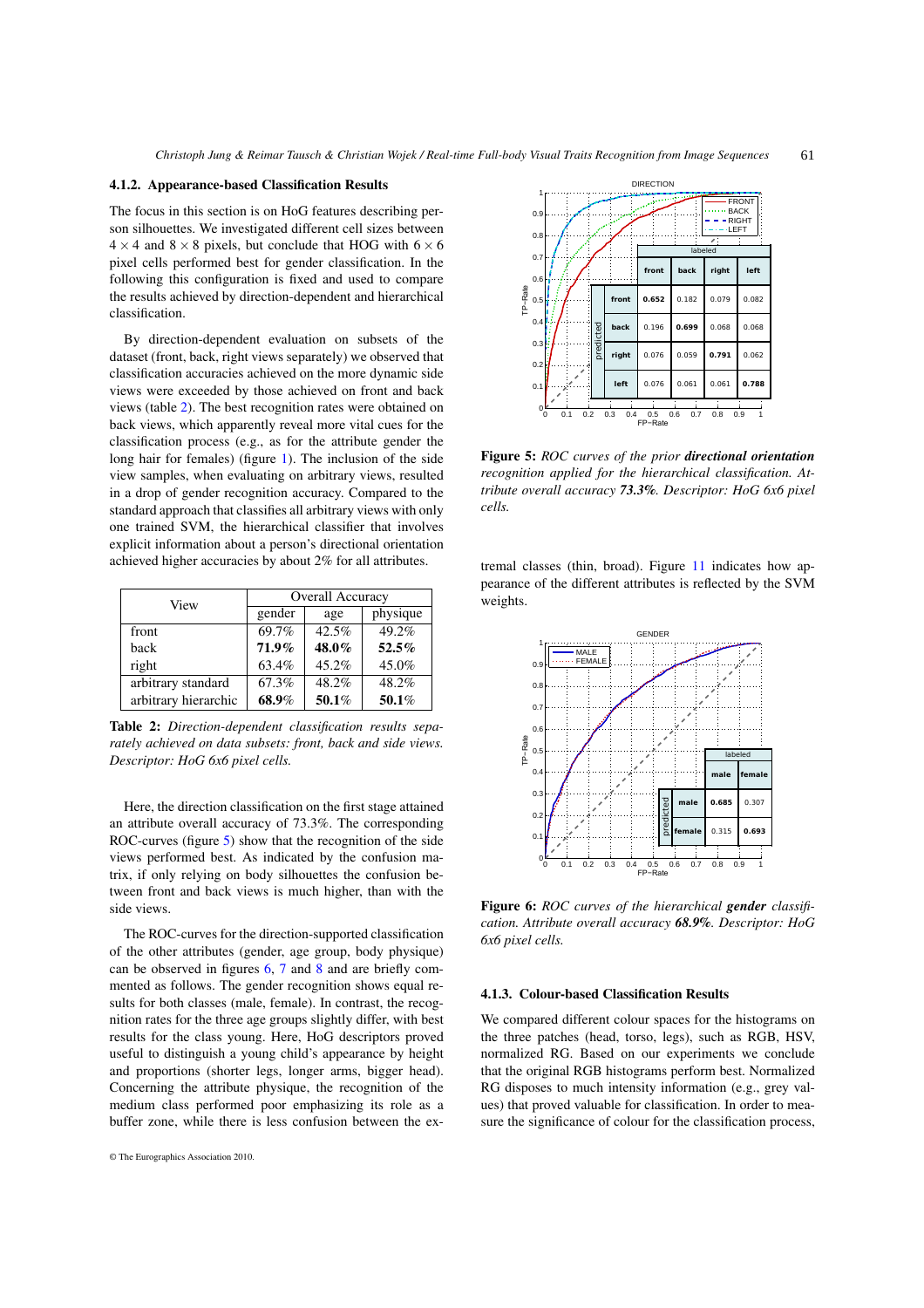<span id="page-5-4"></span>

<span id="page-5-0"></span>Figure 7: *ROC curves of the hierarchical age group classification. Attribute overall accuracy 50.1%. Descriptor: HoG 6x6 pixel cells.*



<span id="page-5-1"></span>Figure 8: *ROC curves of the hierarchical body physique classification. Attribute overall accuracy 50.1%. Descriptor: HoG 6x6 pixel cells.*

we conducted an evaluation with colour features alone. In contrast to [\[MCW09\]](#page-7-14) colour proved not valuable for gender recognition on our larger dataset (accuracy 51.4% is slightly above chance level). However, colour information can help to better distinguish age groups (figure [9\)](#page-5-2). Especially elderly people were recognized by grey hair or unobtrusive, monotonous and often grey beige clothing. Against the appearance-based classification, the recognition of the class young performed worst, since younger people tend to dress in a more colorful way and this variety could not be sufficiently captured and learned from the few dataset samples. Generally, the performance of the colour histograms compared to appearance features was found relatively low, and thus integrating the colour descriptors by early fusion with above evaluated HoG descriptors resulted only in a small accuracy improvement of maximal 2%-3% for the age group recognition.



<span id="page-5-2"></span>Figure 9: *ROC curves of age group classification. Attribute overall accuracy 43.5%. Descriptor: 3 RGB histograms (head, torso, legs) each with 10*<sup>3</sup> *bins.*

# 4.2. Evaluation on Video Tracks

# 4.2.1. People Tracks Dataset

To evaluate classification performance while leveraging temporal cues from video sequences we employed the AVSS'07 i-Lids bag dataset [\[AVS10\]](#page-7-20) (figure [3\)](#page-3-0). In order to be not affected by detector or tracker errors the dataset was manually annotated with bounding boxes surrounding and tracking the people. The dataset was further extended by tracks from the CAVIAR dataset [\[CAV10\]](#page-7-21). Both video sources were recorded in urban environment (subway, shopping center) with moderate people density. Altogether, the dataset (table [3\)](#page-5-3) consists of 322 (only) gender labeled person tracks, with an average of 315 frames at the uniform size of  $64 \times 128$ pixels.

| Dataset Samples<br>Classes |        |        |  |                  |      |  |
|----------------------------|--------|--------|--|------------------|------|--|
|                            | tracks | frames |  | frames per track |      |  |
| gender                     |        |        |  | minimum          | 20   |  |
| male                       | 186    | 59593  |  | maximum          | 2214 |  |
| female                     | 136    | 41971  |  | average          | 315  |  |
| total                      | 322    | 101564 |  |                  |      |  |

<span id="page-5-3"></span>Table 3: *Annotation of the video tracks dataset.*

# 4.2.2. Temporal Integration Results

The classification improvement gained by introducing the above described three simple temporal integration methods,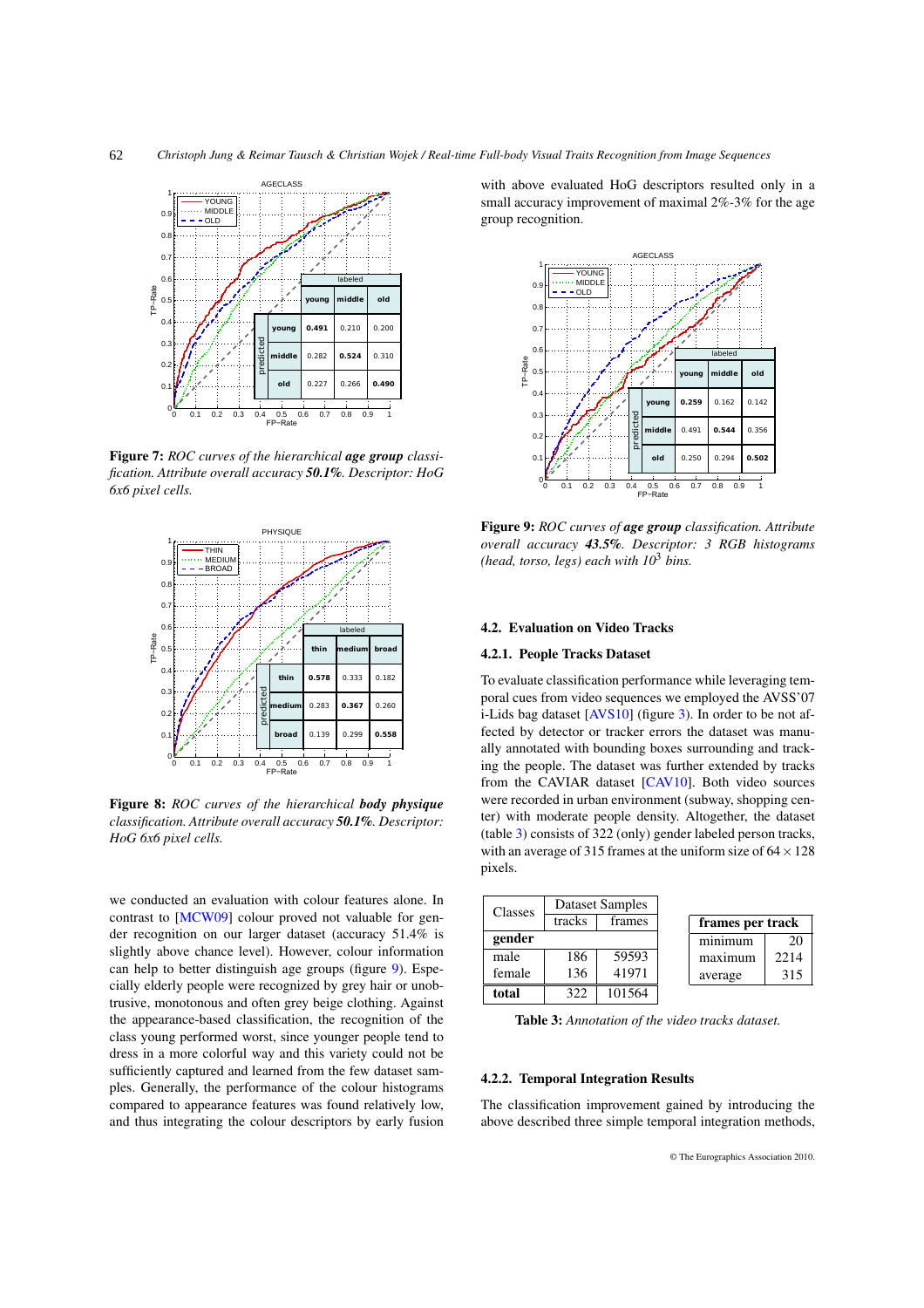mean, median and maximum, can be measured in two different ways, either frame-based or track-based. For the framebased evaluation at each time frame in the dataset (101564) a decision is made on basis of the current frame's classifier scores and, when using temporal integration, of all priorly observed scores on the same track. As visualized in figure [2,](#page-2-1) running average methods can be applied to smooth and stabelise the score curves of tracks. For the track-based evaluation for each track in the dataset (322) only one decision is made based on the track's fused scores that are calculated once from all contained frames by one application of mean, median, or maximum.

| <b>Temporal Integration</b> |              | <b>Overall Accuracy</b> |        |  |
|-----------------------------|--------------|-------------------------|--------|--|
|                             |              | HOG8x8                  | HOG6x6 |  |
| frame-based                 | Non (indep.) | 73.3%                   | 74.1%  |  |
|                             | Run. Mean    | 81.8%                   | 86.6%  |  |
|                             | Run. Median  | 80.7%                   | 86.0%  |  |
|                             | Run. Maximum | 80.7%                   | 85.8%  |  |
| track-based                 | Mean         | 82.5%                   | 86.6%  |  |
|                             | Median       | 81.7%                   | 86.4%  |  |
|                             | Maximum      | 80.1%                   | 85.8%  |  |

<span id="page-6-1"></span>Table 4: *Gender classification accuracies on image tracks.*

Table [4](#page-6-1) gives an overview of performed evaluations. Here, two different HoG descriptors ( $8 \times 8$  and  $6 \times 6$  pixel cells) were investigated, while the classifier in both cases consists of linear SVMs trained on the individual images dataset (table [1\)](#page-3-2) for each attribute class (male, female). The table indicates that if handling each frame separately, without applying temporal integration, a gender recognition rate of 74.1% is achieved. This is about 5% better than the corresponding cross-validation results on the more challenging static image dataset (table [2\)](#page-4-0). Best results of 86.6% were achieved in combination with a simple arithmetic mean as temporal score averaging on tracks as well as on running frames, while the maximum method proved less robust. The corresponding ROC-curves for the frame-based evaluation (figure [10\)](#page-6-2) illustrate the significant improvement. The curves appear smooth, since they are based on 101564 decisions. These results emphasize the importance of expanding the observation period from single frames to whole tracks when classifying from video. In doing so, incorrect classification often caused by temporary issues can be effectively reduced.

# 5. Conclusion

In this study we presented a thorough evaluation of full-body visual traits classification based on SVM, HoG and colour features. Motivated by our specific application scenario audience observation, we used larger image and video datasets, comprising arbitrary upright postures of pedestrians, with many hard cases such as severe occlusions and cluttered background, as well as image sequences from person tracks. We showed that a person's orientation can be reasonably



<span id="page-6-2"></span>Figure 10: *Measured effect of temporal integration on image sequences: independent vs. mean score averaging.*



Figure 11: *Standard and SVM-weighted gradient average images for attributes - Top row: direction (front, back, right), middle row: age (young, middle, old), bottom row: physique (thin, medium, broad).*

<span id="page-6-0"></span>classified, which can be used to improve attribute classification with a hierarchical classifier setup. An additional simple colour feature, represented by a coarse layout configuration, further improved age classification. Besides recognition of a person's gender we have shown experiments with age and physique recognition from full-body. However, these two attributes achieved substantially lower performance compared to gender classification. Our approach is integrated in a realtime capable application, using standard PC hardware and GPU processing.

In the future we expect to improve results when using more